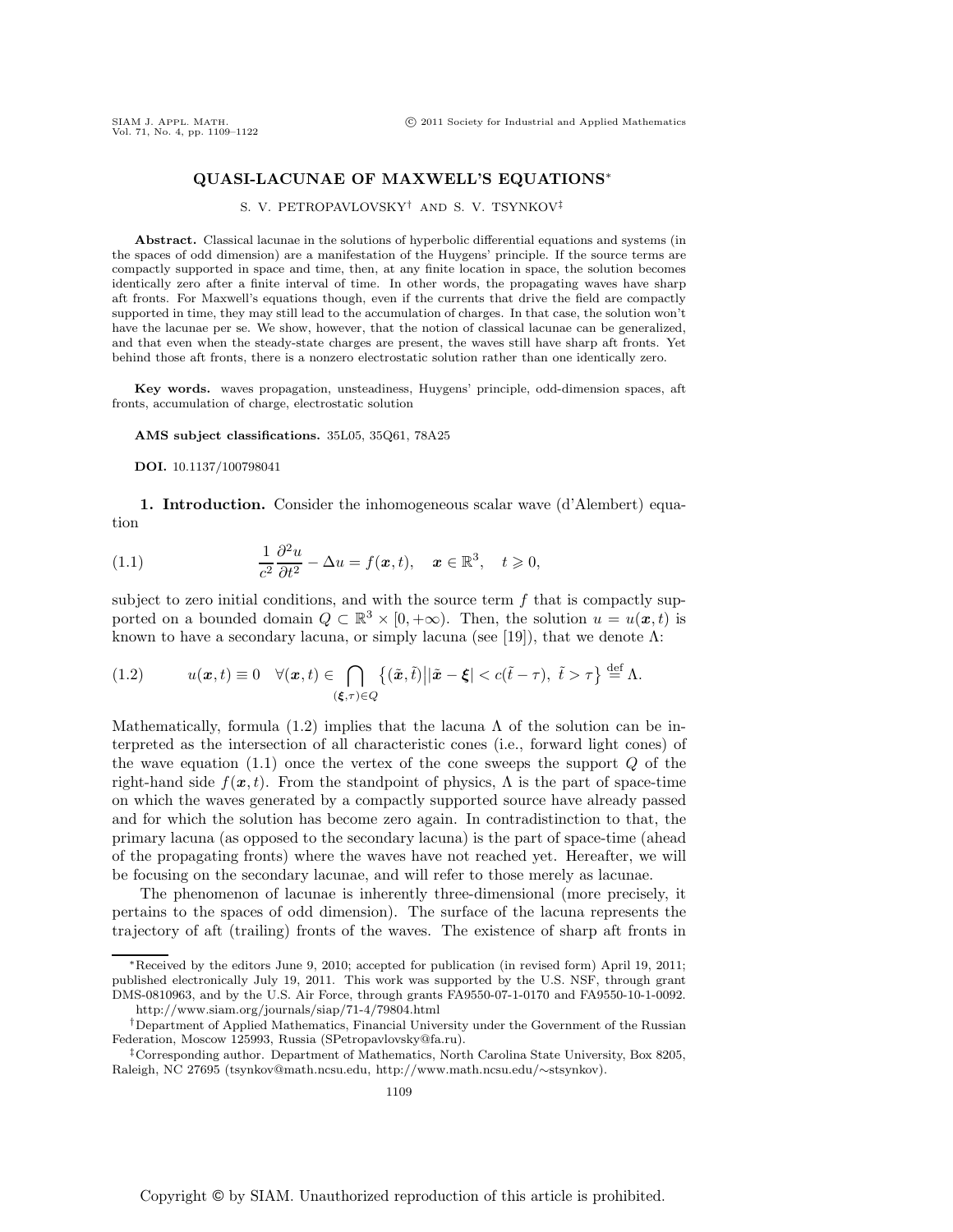odd-dimension spaces is known as the Huygens' principle, as opposed to the so-called wave diffusion which takes place in spaces of even dimension; see, e.g., [4, 27].

The question of identifying those hyperbolic equations and systems that admit diffusionless propagation of waves was first formulated by Hadamard [8, 9, 10]. He, however, did not know any examples other than the d'Alembert equation (1.1). The notion of lacunae was introduced and studied by Petrowsky in [19]; see also [4, Chapter VI]. He obtained conditions for the coefficients of hyperbolic equations that guaranteed the existence of lacunae. Subsequent developments can be found in the work by Atiyah, Bott, and Gårding in  $[1, 2]$ . However, since  $[19]$ , no other constructive examples of either scalar equations or systems that satisfy the Huygens' principle have been found except for the wave equation (1.1) and its equivalents. Specifically, Matthisson [17] has shown that in the standard  $3 + 1$ -dimensional space-time with Minkowski metric, the only scalar hyperbolic equation that has lacunae is the wave equation  $(1.1)$ . Later, Stellmacher [13, 22, 23] has built examples of nontrivial (i.e., irreducible to the wave equation) diffusionless equations, but only in the spaces  $\mathbb{R}^n$ for odd  $n \geqslant 5$ . Günther and his school have provided examples of nontrivial diffusionless systems (as opposed to scalar equations) in the standard Minkowski  $3 + 1$ space-time [3, 7, 21], and examples of nontrivial scalar Huygens' equations in a  $3 + 1$ dimensional space-time but equipped with a different metric (the so-called plane wave metric that contains off-diagonal terms); see [3, 6, 7]. Lax and Phillips [16] have shown that the wave equation on the *n*-dimensional sphere, where  $n \geq 3$  is odd, satisfies the Huygens' principle; this spherical wave equation can be transformed to the Euclidean wave equation locally, but not globally.

Maxwell's equations of electromagnetism [14],

(1.3) 
$$
\frac{1}{c} \frac{\partial \mathbf{H}}{\partial t} + \text{curl} \mathbf{E} = \mathbf{0}, \qquad \text{div} \mathbf{H} = 0,
$$

$$
\frac{1}{c} \frac{\partial \mathbf{E}}{\partial t} - \text{curl} \mathbf{H} = -\frac{4\pi}{c} \mathbf{j}, \qquad \text{div} \mathbf{E} = 4\pi \rho,
$$

govern the electric and magnetic fields *E* and *H* that are driven by the electric current with density *j* and charge with density  $\rho$ . System (1.3) is a first order hyperbolic system (the Faraday law and the Ampère law) supplemented by two steady-state equations (the Gauss law for magnetism and the Gauss law for electricity). By taking divergence of the second unsteady equation of (1.3) and substituting the second steady-state equation, we obtain the continuity equation for the charges and currents:

(1.4) 
$$
\frac{\partial \rho}{\partial t} + \text{div} \mathbf{j} = 0.
$$

From the standpoint of physics, (1.4) accounts for the conservation of electric charge, which is an independent property. The fact that  $(1.4)$  can also be derived from Maxwell's equations means that the conservation of charge is a necessary solvability condition for system (1.3).

By differentiating the first unsteady equation of (1.3) in time, substituting  $\frac{\partial}{\partial t}$  curl*E* from the second unsteady equation, and employing the identity curl curl*H* =  $-\Delta H$  + grad div $H$  along with the first steady-state equation of (1.3), we arrive at the inhomogeneous vector wave equation for *H* :

(1.5a) 
$$
\frac{1}{c^2} \frac{\partial^2 H}{\partial t^2} - \Delta H = \frac{4\pi}{c} \text{curl} \mathbf{j}.
$$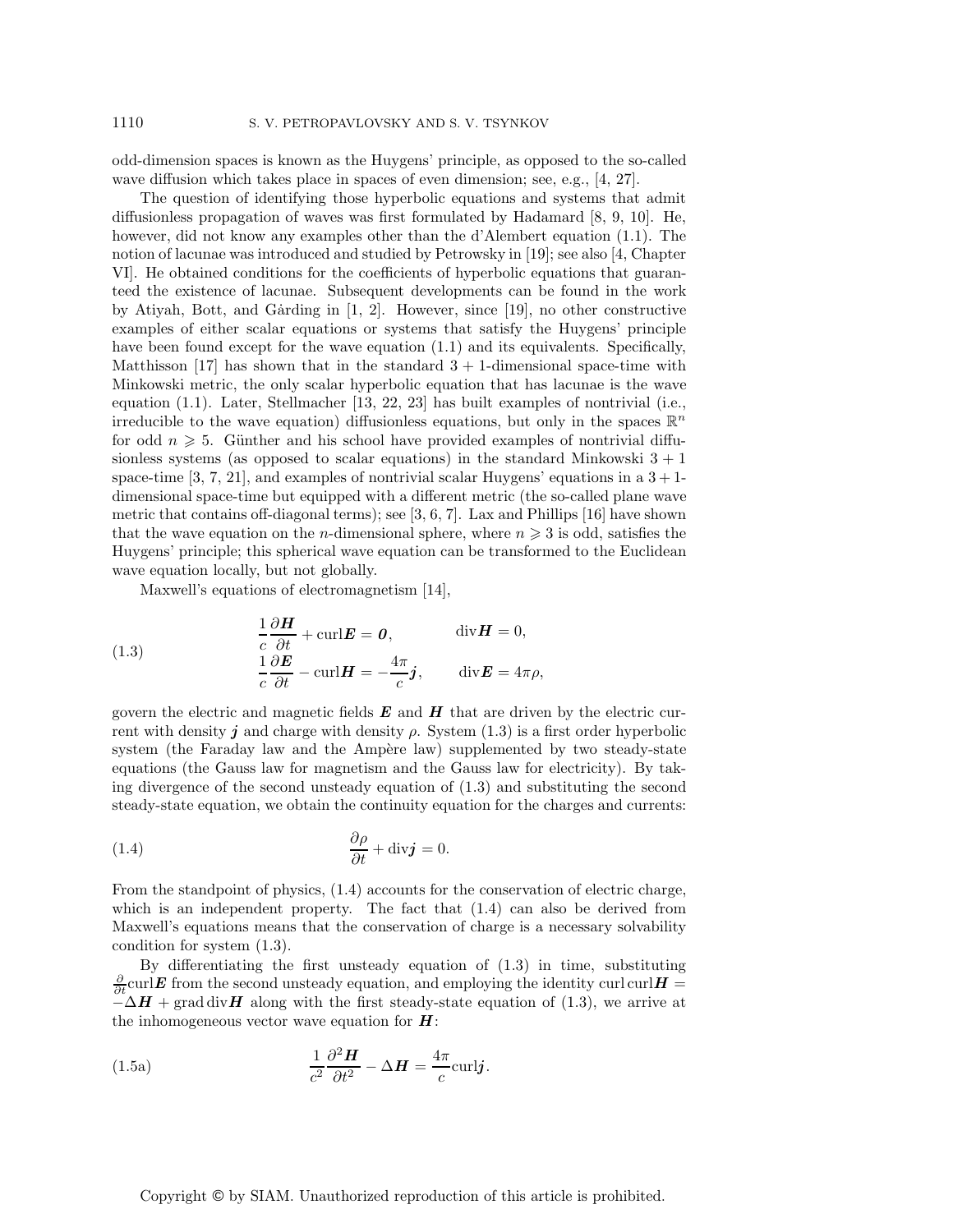A very similar argument yields the inhomogeneous vector wave equation for *E*:

(1.5b) 
$$
\frac{1}{c^2} \frac{\partial^2 \boldsymbol{E}}{\partial t^2} - \Delta \boldsymbol{E} = -4\pi \left[ \frac{1}{c^2} \frac{\partial \boldsymbol{j}}{\partial t} + \text{grad} \rho \right].
$$

In the Cartesian coordinates, the left-hand side of each equation (1.5a) or (1.5b) reduces to three independent scalar d'Alembert operators for individual field components (identical to the operator on the left-hand side of  $(1.1)$ ). Therefore, according to the Matthisson criterion [17], one might expect that solutions to Maxwell's equations (1.3) will have lacunae. There is, however, a subtle issue related to the structure of the right-hand sides of (1.5a) and (1.5b).

Namely, even if the electric current  $\mathbf{j} = \mathbf{j}(\mathbf{x}, t)$  is compactly supported in time, it may still cause the accumulation of charge  $\rho = \rho(\mathbf{x}, t)$  according to the continuity equation  $(1.4)$ . Hence, even after the current *j* ceases, a steady-state nonzero distribution of charge  $\rho = \rho(\mathbf{x})$  may carry on in space for all subsequent moments of time. Consequently, the right-hand side of the wave equation (1.5b) will not, generally speaking, be compactly supported in space-time because of the term  $\text{grad}\rho$ , and as such, solutions to Maxwell's equations (1.3) won't have the lacunae per se.

A particular case when Maxwell's equations still have lacunae is that of the solenoidal current, div $j = 0$ ; see [20, 25]. If div $j = 0$ , then (1.4) implies  $\frac{\partial \rho}{\partial t} = 0$ , and provided that  $\rho = 0$  at  $t = 0$ , the charge will remain zero thereafter. Hence, the right-hand side of  $(1.5b)$  will be compactly supported in space-time,<sup>1</sup> and the fields *H* and *E* will have lacunae. In general, however, this is not the case. Therefore, in this paper we introduce the notion of quasi-lacunae that generalizes the notion of classical lacunae for Maxwell's equations.

**2. Quasi-lacunae.** Let the electric current  $\mathbf{j} = \mathbf{j}(\mathbf{x}, t)$  be compactly supported on the bounded region of space-time  $Q \subset \mathbb{R}^3 \times [0, +\infty)$ . With no loss of generality we can assume that  $Q = Q_0 \times [0, T]$ , where  $Q_0 \subset \mathbb{R}^3$  is a bounded domain in space. Using Cartesian representation, we split the vector wave equation (1.5b) into three uncoupled scalar d'Alembert equations of type  $(1.1)$ ; in doing so, u can be any of the components  $E_x$ ,  $E_y$ , or  $E_z$ , and f will be the respective component of the righthand side of  $(1.5b)$ . Solution of  $(1.1)$  subject to zero initial conditions is given by the Kirchhoff integral:

(2.1) 
$$
u(\boldsymbol{x},t) = \frac{1}{4\pi} \iiint\limits_{|\boldsymbol{x}-\boldsymbol{\xi}| \leqslant ct} \frac{f(\boldsymbol{\xi},t-|\boldsymbol{x}-\boldsymbol{\xi}|/c)}{|\boldsymbol{x}-\boldsymbol{\xi}|} d\boldsymbol{\xi}.
$$

For subsequent analysis, it will be convenient to split the right-hand-side  $f(\mathbf{x}, t)$ into the time-dependent and steady-state parts:

(2.2) 
$$
f(\mathbf{x},t) = \begin{cases} f^{(1)}(\mathbf{x},t), & \mathbf{x} \in Q_0, \quad 0 \leq t \leq T, \\ f^{(2)}(\mathbf{x}), & \mathbf{x} \in Q_0, \quad t > T, \end{cases}
$$

where  $f^{(1)}(\mathbf{x}, t)$  coincides with  $-4\pi \left[\frac{1}{c^2} \frac{\partial j_x}{\partial t} + \frac{\partial \rho}{\partial x}\right]$ ,  $-4\pi \left[\frac{1}{c^2} \frac{\partial j_x}{\partial t} + \frac{\partial \rho}{\partial x}\right]$  $\frac{\partial j_y}{\partial t} + \frac{\partial \rho}{\partial y}$ , or  $-4\pi \left[ \frac{1}{c^2} \frac{\partial j_z}{\partial t} + \frac{\partial \rho}{\partial z} \right]$ ;  $f^{(2)}(x)$  coincides with  $-4\pi \frac{\partial \rho}{\partial x}$ ,  $-4\pi \frac{\partial \rho}{\partial y}$ , or  $-4\pi \frac{\partial \rho}{\partial z}$ ; and  $\rho = \rho(x, t)$  is obtained by integrating the continuity equation (1.4) under the assumption that the initial charge

<sup>&</sup>lt;sup>1</sup>The right-hand side of  $(1.5a)$  is compactly supported anyway.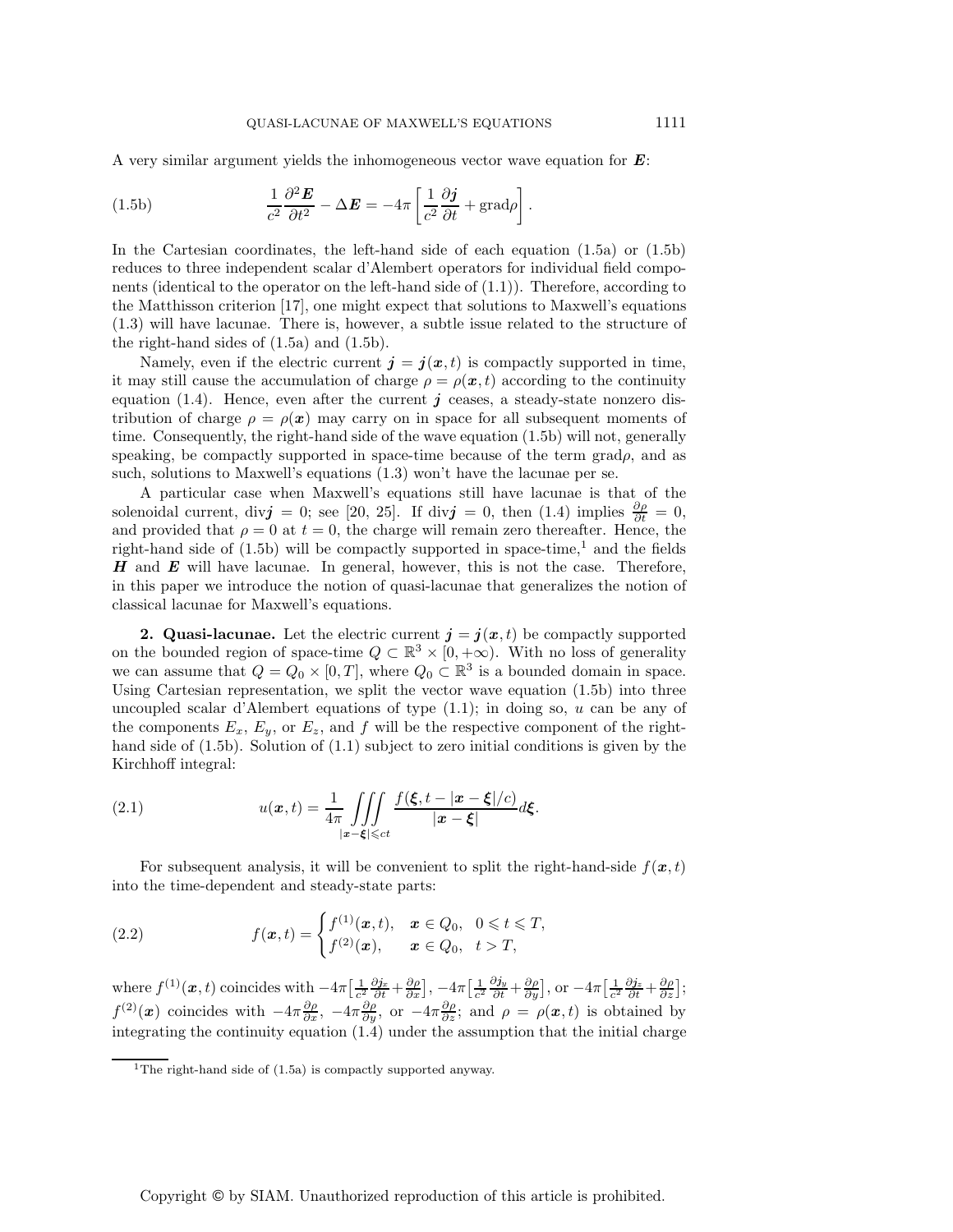

Fig. 2.1. Schematic.

is zero everywhere:

(2.3) 
$$
\rho(\boldsymbol{x},t) = \begin{cases} -\int_0^t \text{div} \boldsymbol{j}(\boldsymbol{x},\tau) d\tau, & t \leq T, \\ -\int_0^T \text{div} \boldsymbol{j}(\boldsymbol{x},\tau) d\tau, & t > T, \end{cases} \boldsymbol{x} \in Q_0.
$$

From (2.3) is is clear that  $\rho(\mathbf{x},t) \equiv \rho(\mathbf{x})$  for  $t > T$ . Accordingly, the Kirchhoff integral (2.1) also gets split into two parts:  $u(\mathbf{x}, t) = u^{(1)}(\mathbf{x}, t) + u^{(2)}(\mathbf{x}, t)$ . The first part,

$$
u^{(1)}(\boldsymbol{x},t) = \frac{1}{4\pi} \iiint\limits_{|\boldsymbol{x}-\boldsymbol{\xi}| \le ct} \frac{f^{(1)}(\boldsymbol{\xi},t-|\boldsymbol{x}-\boldsymbol{\xi}|/c)}{|\boldsymbol{x}-\boldsymbol{\xi}|} d\boldsymbol{\xi}
$$
  
(2.4)  

$$
= \frac{1}{4\pi} \iiint\limits_{c(t-T) \le |\boldsymbol{x}-\boldsymbol{\xi}| \le ct} \frac{f^{(1)}(\boldsymbol{\xi},t-|\boldsymbol{x}-\boldsymbol{\xi}|/c)}{|\boldsymbol{x}-\boldsymbol{\xi}|} d\boldsymbol{\xi},
$$

is a solution to the d'Alembert equation (1.1) driven by the right-hand side  $f^{(1)}(\mathbf{x}, t)$ , which is compactly supported in space-time on the domain  $Q = Q_0 \times [0, T]$ ; see (2.2). Note that the domain of integration in the second integral of formula (2.4) is defined by two inequalities; the left inequality appears there precisely because  $f^{(1)}(\boldsymbol{x}, t)$  switches off at  $t = T$ . If, for a given  $(\boldsymbol{x}, t)$ , either of the inequalities  $c(t - T) \leqslant |\boldsymbol{x} - \boldsymbol{\xi}| \leqslant ct$ in (2.4) is violated for all  $\xi \in O_0$ , then the domain of integration is empty and hence  $u^{(1)}(x,t) = 0$ . Violation of the right inequality corresponds to the area where the waves have not reached yet, i.e., to the primary lacuna ahead of the propagating front; see Figure 2.1. Violation of the left inequality corresponds to the secondary lacuna of  $u^{(1)}(\boldsymbol{x}, t)$  (see Figure 2.1), whose shape is given by (1.2).

The second part of (2.1),  $u^{(2)}(x,t)$ , can be considered driven by the right-hand side  $\theta(t-T)f^{(2)}(\mathbf{x})$ , where  $\theta(\cdot)$  is the Heaviside function; see (2.2). This right-hand side is compactly supported in space but not in time; see Figure 2.1. As, however, its dependence on time is a mere step function, the substitution of this right-hand side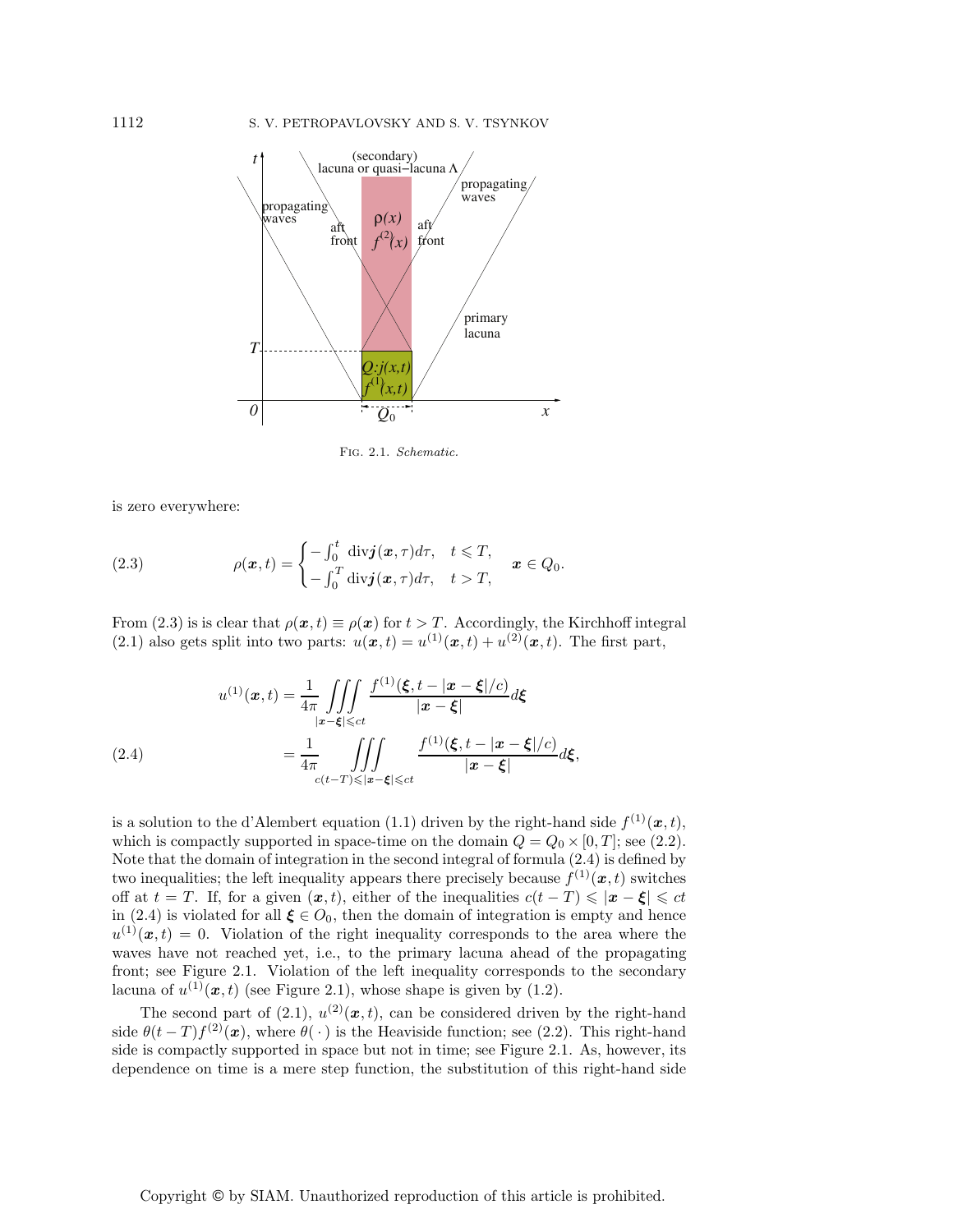into the Kirchhoff integral yields the following representation for  $u^{(2)}$ :

(2.5)  

$$
u^{(2)}(\boldsymbol{x},t) = \frac{1}{4\pi} \iiint\limits_{|\boldsymbol{x}-\boldsymbol{\xi}| \le ct} \frac{\theta(t - |\boldsymbol{x}-\boldsymbol{\xi}|/c - T)f^{(2)}(\boldsymbol{\xi})}{|\boldsymbol{x}-\boldsymbol{\xi}|} d\boldsymbol{\xi}
$$

$$
= \frac{1}{4\pi} \iiint\limits_{|\boldsymbol{x}-\boldsymbol{\xi}| \le c(t-T)} \frac{f^{(2)}(\boldsymbol{\xi})}{|\boldsymbol{x}-\boldsymbol{\xi}|} d\boldsymbol{\xi}.
$$

The solution  $u^{(2)}(x,t)$  depends on time only because the domain of integration in (2.5) depends on time: it is a ball of variable  $\boldsymbol{\xi}$  centered at  $\boldsymbol{x}$  with the radius  $c(t-T)$ . In particular, for any point  $(x, t)$  inside the lacuna  $\Lambda$  defined by (1.2), the domain of integration in (2.5) contains  $Q_0 = \text{supp } f^{(2)}$ . This, indeed, becomes apparent by setting  $\tau = T$  in (1.2). Consequently, for the points inside the lacuna  $\Lambda$ , (2.5) can be recast as

(2.6) 
$$
u^{(2)}(x,t) = \frac{1}{4\pi} \iiint\limits_{\text{supp } f^{(2)}} \frac{f^{(2)}(\xi)}{|x-\xi|} d\xi, \quad (x,t) \in \Lambda.
$$

Integral (2.6) is essentially the Newton's volume potential with compactly supported density  $f^{(2)}(\mathbf{x})$ ; see [24, 27]. It is a solution to the Poisson equation  $\Delta u^{(2)} = -f^{(2)}$ . The only difference between expression (2.6) and the conventional Newton's potential is that representation (2.6) holds only inside the lacuna  $\Lambda$  given by (1.2), whereas the conventional potential is a function defined on the entire space  $\mathbb{R}^3$  and vanishing at infinity. In this sense, for every given moment of time  $t>T$  for which the lacuna  $\Lambda$ has already developed (see Figure 2.1), the solution  $u^{(2)}(x, t)$  can be interpreted as the fragment of the true Newton's volume potential "cut out" by  $\Lambda$ .

If, on the other hand, the point  $(x, t)$  is not inside the lacuna  $\Lambda$ , then there is either a partial overlap or no overlap at all between the integration region  $|\mathbf{x} - \boldsymbol{\xi}| \leq c(t-T)$  in (2.5) and the domain  $Q_0 = \text{supp } f^{(2)}$ . Indeed, the inequality in (1.2) becomes equality precisely at the aft front, and further into the region termed as propagating waves in Figure 2.1, the inequality no longer holds, which means that there will be points  $\xi \in Q_0$  such that  $|\mathbf{x} - \xi| > c(t - T)$ . Moreover, if  $(\mathbf{x}, t) \notin \Lambda$  and the distance between  $(\mathbf{x}, t)$  and the aft front is greater than diam  $Q_0$ , then  $\forall \xi \in Q_0 : |\mathbf{x} - \xi| > c(t - T)$ . It is also easy to see that the distance between the aft front and the front of the propagating wave is always greater than diam  $Q_0$  as long as  $T > 0$ . Consequently, the potential solution  $u^{(2)}(x, t)$  that occupies the lacuna  $\Lambda$  dies off completely inside the propagating waves region before reaching the actual propagating front; see Figure 2.1.

The foregoing findings can be summarized as a theorem, which we formulate using specific electromagnetic variables as opposed to the generic notation.

THEOREM 2.1. Let the electric and magnetic fields  $\mathbf{E} = \mathbf{E}(\mathbf{x}, t)$  and  $\mathbf{H} =$  $H(x,t)$ ,  $x \in \mathbb{R}^3$ ,  $t \geqslant 0$ , be governed by Maxwell's equations (1.3) subject to zero *initial conditions. Let the electric current*  $\mathbf{j} = \mathbf{j}(\mathbf{x}, t)$  *be compactly supported in spacetime on the region*  $Q = Q_0 \times [0, T]$ *, and let the charge*  $\rho = \rho(\mathbf{x}, t)$  *be equal to zero at*  $t = 0 \ \forall x \in \mathbb{R}^3$ . Then, the solution for the electric field **E** on the region of space-time Λ *defined by* (1.2) *satisfies the electrostatic equation in space,*

$$
\Delta E = 4\pi \text{grad}\rho
$$

*for every moment of time t for which*  $\Lambda \neq \emptyset$ . The quantity gradp on the right-hand *side of* (2.7) *is the gradient of the accumulated charge*  $\rho = \rho(\mathbf{x})$  *given by* (2.3) *for*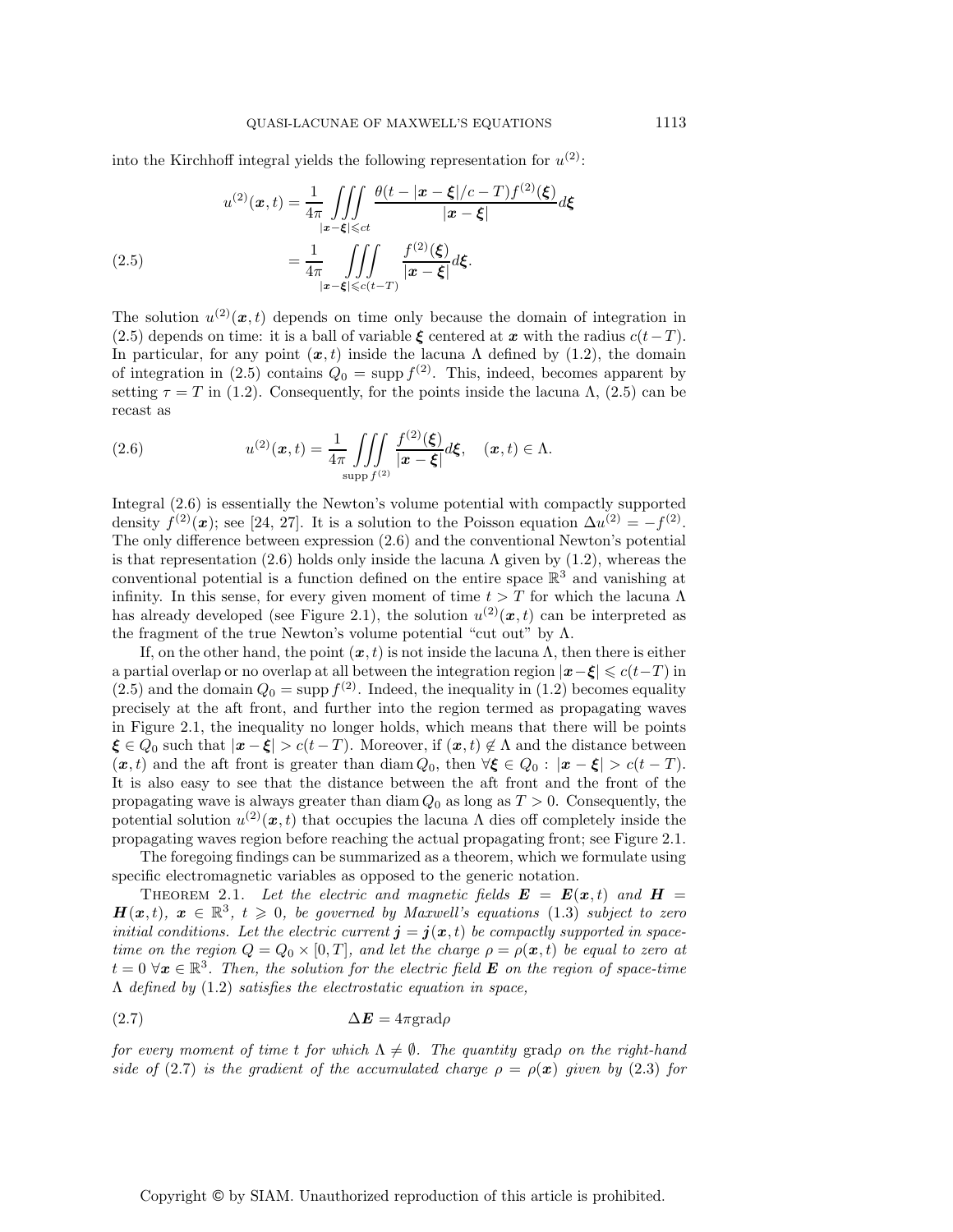t > T. The electric field on the bounded domain  $\{\Lambda \cap \{t = \text{const}\}\}\subset \mathbb{R}^3$  is obtained *by considering the solution E to the Poisson equation* (2.7) *that vanishes at infinity and then truncating it from the entire*  $\mathbb{R}^3$  *to*  $\Lambda$ *.* 

*For the magnetic field*  $H$ *, the region*  $\Lambda$  *is a classical lacuna in the sense of Petrowsky; i.e.,*  $\mathbf{H}(\mathbf{x},t) = \mathbf{0}$  *if*  $(\mathbf{x},t) \in \Lambda$ .

*Proof.* The implication for the electric field  $E$  is justified by the previous analysis, specifically, by the transformation of the Kirchhoff integral (2.5) into the Newton's potential (2.6). Indeed, it is the Newton's volume potential that yields the unique solution of the Poisson equation on  $\mathbb{R}^3$  that vanishes at infinity. The result for the magnetic field  $\boldsymbol{H}$  is obtained immediately, because the right-hand side of  $(1.5a)$  is compactly supported in space-time as long as the current  $j(x, t)$  is compactly supported in space-time.  $\mathsf{\Pi}$ 

Theorem 2.1 suggests that the propagating electromagnetic waves due to compactly supported electric currents in three dimensions still have sharp aft fronts, but behind those aft fronts there is, generally speaking, a nonzero electrostatic solution for the electric field. Hence, the notion of a classical lacuna for the electric field is replaced by a similar yet more general concept that we propose to call the quasi-lacuna. Note that in our previous work [26] we studied the residual field behind aft fronts due to the temporal dispersion of electric permittivity in the cold plasma [5, 18], and referred to the corresponding solutions as having weak lacunae. In contrast to [26], the phenomenon of quasi-lacunae introduced in this paper does not require that the propagation be dispersive.

The form of (2.7) also indicates that the electric field inside the quasi-lacuna  $\Lambda$ can be represented as  $E = -\text{grad}\varphi$ , where the electrostatic potential  $\varphi$  satisfies the scalar Poisson equation

$$
\Delta \varphi = -4\pi \rho
$$

and also vanishes at infinity if considered on the entire  $\mathbb{R}^3$ .

**3. Other forms of Maxwell's equations.** Along with the classical Maxwell equations (1.3), one can consider their modified version that is made symmetric by adding a magnetic current to the Faraday law (on the right-hand side of the first unsteady equation of  $(1.3)$  and magnetic charge to the Gauss law of magnetism (on the right-hand side of the first steady-state equation of  $(1.3)$ ). The magnetic charges and currents are not physical [14, 15], but having them may sometimes be convenient from the standpoint of mathematical analysis; see, e.g., [25]. Applying the same arguments as in section 2 to the modified Maxwell equations, one can obtain that solutions for both the electric and magnetic field will now have quasi-lacunae as opposed to classical lacunae. In particular, there will be a nonzero magnetostatic field behind the propagating aft fronts.

It is also well known that, even though the Maxwell equations (1.3) are written with respect to two vector unknowns,  $E$  and  $H$ , which altogether comprise six scalar quantities, the electromagnetic field is, in fact, fully determined by only four scalar quantities that can be taken in the form of the vector potential  $\mathbf{A} = \mathbf{A}(\mathbf{x}, t)$  and scalar potential  $\varphi = \varphi(\mathbf{x}, t)$  so that

(3.1) 
$$
\boldsymbol{E} = -\frac{1}{c} \frac{\partial \boldsymbol{A}}{\partial t} - \text{grad} \varphi \text{ and } \boldsymbol{H} = \text{curl} \boldsymbol{A}.
$$

The transformation of the potentials

(3.2) 
$$
\tilde{\mathbf{A}} = \mathbf{A} + \text{grad}\,\psi, \qquad \tilde{\varphi} = \varphi - \frac{1}{c} \frac{\partial \psi}{\partial t},
$$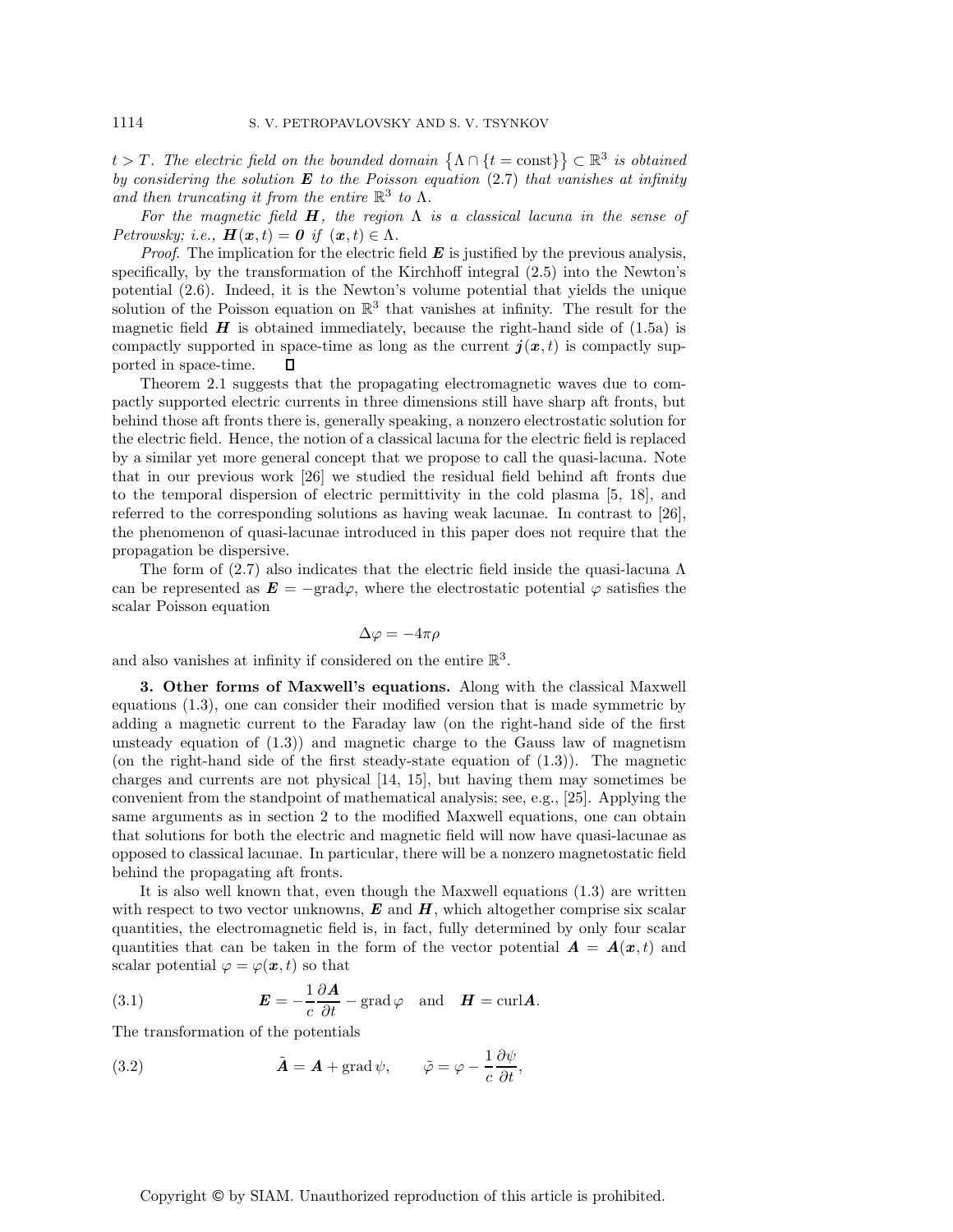where  $\psi = \psi(x, t)$  is an arbitrary scalar function of space and time, leaves the fields *E* and *H* given by (3.1) unchanged. Invariance of the fields with respect to the transformation  $(3.2)$  is known as the gauge invariance (see, e.g., [14, Chapter III]), and  $\psi$  is called the gauge function.

The gauge invariance allows one to impose additional constraints on  $\boldsymbol{A}$  and  $\varphi$ . For example, the Lorenz<sup>2</sup> gauge  $[11, 12]$  is defined as follows:

(3.3) 
$$
\frac{1}{c}\frac{\partial\varphi}{\partial t} + \text{div}\,\mathbf{A} = 0.
$$

Substituting the first equation of  $(3.1)$  into the second unsteady equation of  $(1.3)$ , the Ampère law, using the identity curl curl  $A = -\Delta A + \text{grad div }A$ , and applying the Lorenz gauge (3.3), we arrive at the d'Alembert equation for *A*:

(3.4) 
$$
\frac{1}{c^2} \frac{\partial^2 A}{\partial t^2} - \Delta A = \frac{4\pi}{c} j.
$$

As the electric current  $\mathbf{j} = \mathbf{j}(\mathbf{x}, t)$  is compactly supported in space-time on the domain  $Q = Q_0 \times [0, T] \subset \mathbb{R}^3 \times [0, +\infty)$  (see section 2), we conclude that the vector potential *A* under the Lorenz gauge (3.3) has a classical lacuna in the sense of Petrowsky.

Similarly, substituting the first equation of (3.1) into the second steady-state equation of (1.3), the Gauss law of electricity, and replacing the term  $-\frac{1}{c}\frac{\partial}{\partial t}$ div *A* by  $\frac{1}{c^2} \frac{\partial^2 \varphi}{\partial t^2}$  through the Lorenz gauge (3.3), we obtain the d'Alembert equation for  $\varphi$ :

(3.5) 
$$
\frac{1}{c^2} \frac{\partial^2 \varphi}{\partial t^2} - \Delta \varphi = 4\pi \rho.
$$

However, unlike in (3.4), the right-hand side of (3.5) is compactly supported in space (on the domain  $Q_0$ ) but not necessarily in time (see Figure 2.1), because the electric charge may accumulate. Hence, the scalar potential  $\varphi$  under the Lorenz gauge (3.3) has a quasi-lacuna rather than a classical lacuna.

The Coulomb gauge [11] is defined as follows:

$$
\text{(3.6)}\qquad \qquad \text{div } \mathbf{A} = 0.
$$

Substituting the first equation of  $(3.1)$  into the second steady-state equation of  $(1.3)$ and using (3.6), we arrive at the scalar Poisson equation for  $\varphi$ :

$$
\Delta \varphi = -4\pi \rho.
$$

Unlike in (3.5), there is no variation in time for the solution  $\varphi$  to (3.7), except due to the varying charge density  $\rho = \rho(\mathbf{x}, t)$ , which becomes constant in time,  $\rho = \rho(\mathbf{x})$ , as of  $t = T$ ; see Figure 2.1. Hence, under the Coulomb gauge the scalar potential  $\varphi$  is equivalent to the electrostatic potential defined on the entire  $\mathbb{R}^3$ .

The governing equation for the vector potential under the Coulomb gauge becomes

(3.8) 
$$
\frac{1}{c^2} \frac{\partial^2 A}{\partial t^2} - \Delta A = \frac{4\pi}{c} \mathbf{j} - \frac{1}{c} \frac{\partial}{\partial t} \text{grad} \varphi.
$$

The right-hand side of (3.8) is not compactly supported in space (although it is compactly supported in time on  $[0, T]$ ). Therefore, neither **A** nor  $\varphi$  has either classical lacunae or quasi-lacunae under the Coulomb gauge (3.6).

<sup>&</sup>lt;sup>2</sup> According to [12], the constraint  $(3.3)$  was introduced by L. V. Lorenz in the 1860s, but it is often misattributed to the better known H. A. Lorentz.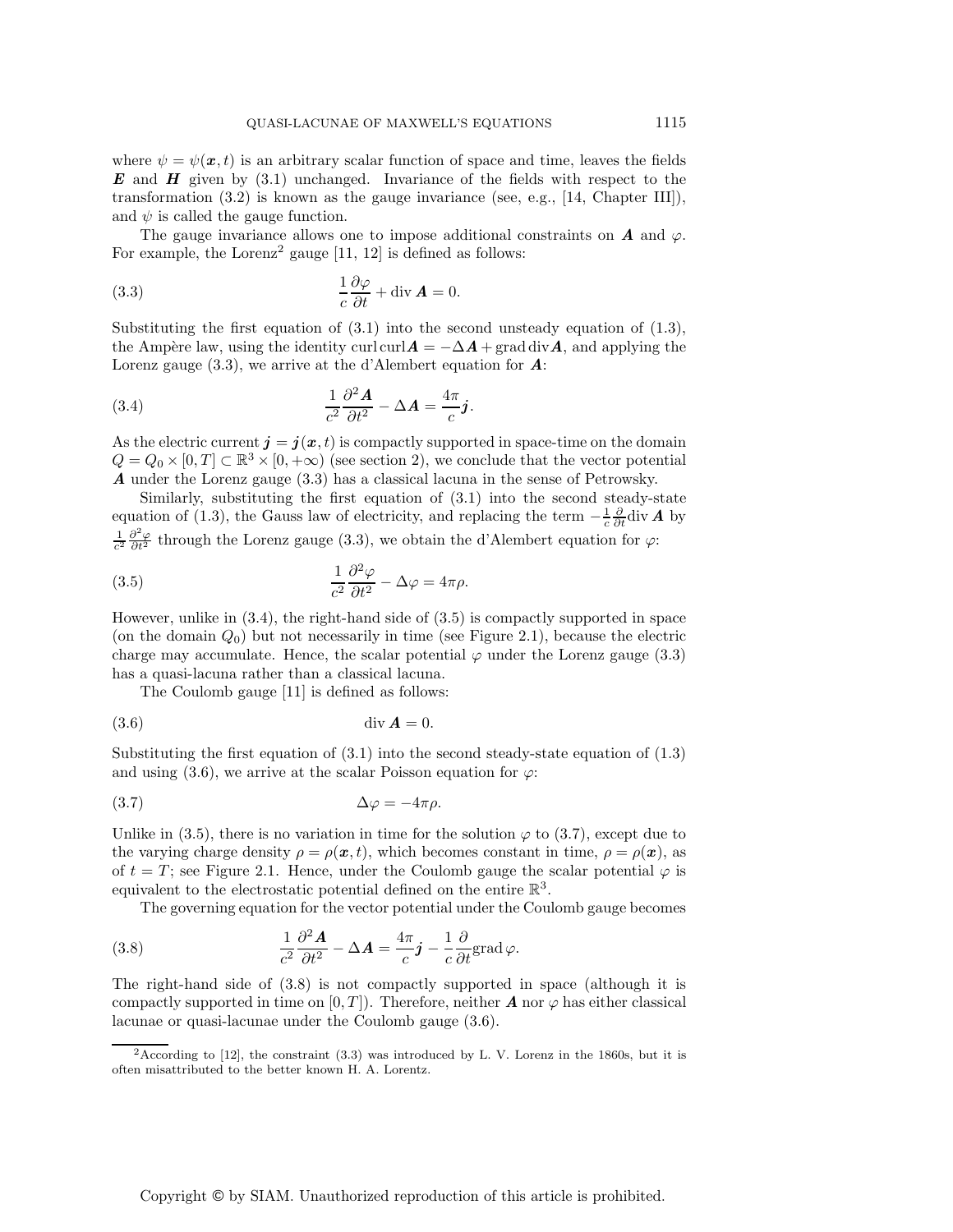We note, however, that as the fields *E* and *H* are gauge invariant, their structure, including the existence and the shape of either lacunae or quasi-lacunae, is not affected by the changes that the potentials  $\boldsymbol{A}$  and  $\varphi$  undergo under different gauges. Indeed, the governing equation (1.5a) for the magnetic field is obtained directly from (3.8) by applying the definition given by the second equation of (3.1). The governing equation (1.5b) for the electric field is recovered by applying the operation  $-\frac{1}{c}\frac{\partial}{\partial t}$  to (3.8), taking the gradient of (3.7), subtracting the second equation from the first one, and using the definition of  $\boldsymbol{E}$  given by the first equation of  $(3.1)$ .

Finally, the gauge can also be taken as (see [14, Chapter III])

$$
\varphi(\mathbf{x},t) \equiv 0.
$$

In fact, if  $\rho(\mathbf{x}, t) \equiv 0$ , then constraints (3.9) and (3.6) can be enforced simultaneously, but otherwise they cannot. Substituting the first equation of (3.1) along with (3.9) into the Gauss law of electricity (see  $(1.3)$ ), we can write

$$
\operatorname{div}\mathbf{A}=-4\pi c\int_0^t\rho d\tau.
$$

Consequently, the governing equation for the vector potential becomes

(3.10) 
$$
\frac{1}{c^2} \frac{\partial^2 \mathbf{A}}{\partial t^2} - \Delta \mathbf{A} = \frac{4\pi}{c} \mathbf{j} + 4\pi c \int_0^t \text{grad} \rho d\tau.
$$

The right-hand side of  $(3.10)$  is compactly supported in space on the domain  $Q_0$ , but not necessarily in time. Moreover, unlike the right-hand side (2.2), it does not, generally speaking, become constant in time after a certain interval elapses. Therefore, the vector potential *A* has neither a classical lacuna nor a quasi-lacuna in the sense of section 2. We note, though, that as the integral on the right-hand side of (3.10) yields a mere linear growth for  $t \geqslant T$ , we can still, perhaps, talk about a quasi-lacuna, but such that the "steady-state" solution behind the aft fronts will be increasing linearly as a function of time. We also note that, similarly to the Coulomb gauge, the equations for the fields  $(1.5a)$  and  $(1.5b)$  can be recovered from  $(3.10)$  by applying the definitions  $\boldsymbol{H} = \text{curl } \boldsymbol{A}$  and  $\boldsymbol{E} = -\frac{1}{c} \frac{\partial \boldsymbol{A}}{\partial t}$ , respectively.

**4. Examples.** To illustrate the previously introduced constructs, we first consider the case of spherical symmetry, for which all quantities may depend only on the radius r, i.e.,  $\frac{\partial}{\partial \theta} \equiv 0$  and  $\frac{\partial}{\partial \phi} \equiv 0$ , where  $(r, \theta, \phi)$  are the spherical coordinates. Let the charge density be given by

(4.1) 
$$
\rho(\boldsymbol{x},t) = \theta(t)\delta(\boldsymbol{x}),
$$

which is equivalent to a point charge (monopole) of unit magnitude that "pops up" in the origin at  $t = 0$ . The corresponding solution of the d'Alembert equation (3.5) can easily be obtained with the help of the Kirchhoff integral (2.1), which yields the following scalar electromagnetic potential under the Lorenz gauge:

(4.2) 
$$
\varphi(\boldsymbol{x},t) = \frac{\theta(t-|\boldsymbol{x}|/c)}{|\boldsymbol{x}|}.
$$

In the solution (4.2), the aft front coincides with the front  $|\mathbf{x}| = ct$ , and behind the front there is the Coulomb potential  $|x|^{-1}$ . For the current density that corresponds to  $(4.1)$ , we can write using the conservation  $(1.4)$ :

(4.3) 
$$
\operatorname{div} \mathbf{j} = -\frac{\partial \rho}{\partial t} = -\delta(t)\delta(\mathbf{x}).
$$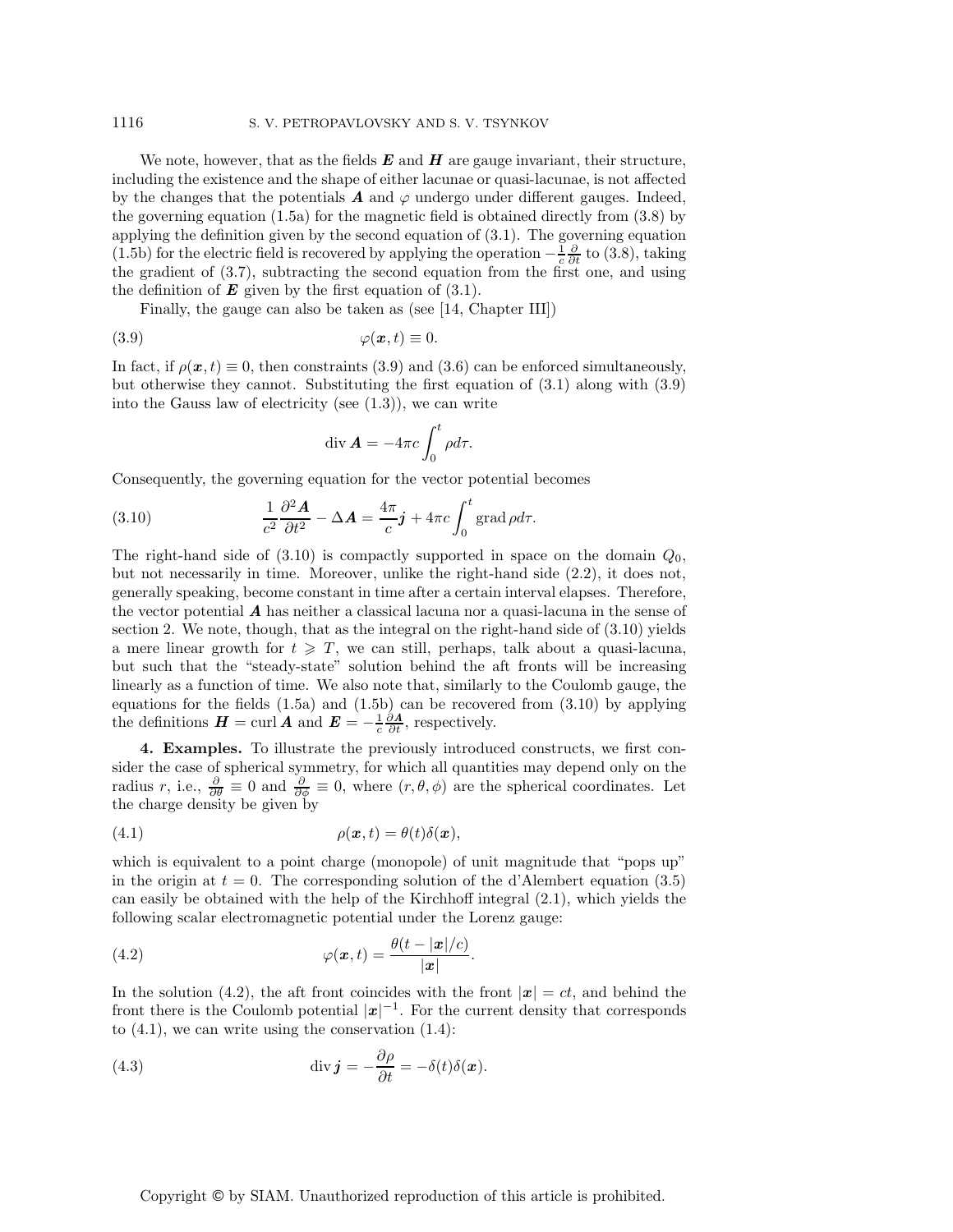In the spherical coordinates, and under the assumption of spherical symmetry, (4.3) transforms into

$$
\frac{1}{r^2}\frac{\partial}{\partial r}(r^2j_r) = -\delta(t)\frac{\delta(r)}{4\pi r^2},
$$

and integration yields the current  $\boldsymbol{j} = (j_r, 0, 0)$  in the form

(4.4) 
$$
j_r(r,t) = -\frac{\delta(t)}{4\pi r^2}.
$$

Under the same assumption (spherical symmetry), the vector d'Alembert equation  $(3.4)$  for  $\mathbf{A} = (A_r, A_\theta, A_\phi)$ , along with the source term given by  $(4.4)$ , transforms into one scalar initial value problem for the radial component  $A_r$ ,

$$
\frac{1}{c^2} \frac{\partial^2 A_r}{\partial t^2} = \frac{1}{r^2} \frac{\partial}{\partial r} \left( r^2 \frac{\partial A_r}{\partial r} \right) - \frac{2A_r}{r^2},
$$
  

$$
A_r \Big|_{t=0} = 0, \qquad \frac{\partial A_r}{\partial t} \Big|_{t=0} = -\frac{1}{4\pi r^2},
$$

whereas the solutions  $A_{\theta}$  and  $A_{\phi}$  to the two remaining scalar equations of (3.4) appear trivial. Hence, as for the current (4.4), the vector potential is radial,  $\mathbf{A} = (A_r, 0, 0)$ , and so the electric field  $\boldsymbol{E}$  is obtained with the help of the first formula in (3.1). The magnetic field  $H$  in this case vanishes. We note, however, that as the current  $(4.4)$ is not compactly supported in space, then no secondary lacunae shall be expected to be observed in the solutions for either *A* or *E*.

The noncompact nature of the current (4.4) can be understood and explained in the general perspective. Indeed, the current is a process of transporting the charge from one spatial location to another, and the very nature of conservation implies that if a charge appears at a given location  $(x = 0$  in the previous example) due to the operating current, then the same charge must be withdrawn from somewhere else. In other words, the charge of the same magnitude and opposite sign must appear elsewhere in the space. If we want to keep the current spherically symmetric and compactly supported at the same time, then the density of the resulting opposite charge that compensates (4.1) shall also be spherically symmetric,

(4.5) 
$$
\tilde{\rho}(\boldsymbol{x},t) \equiv \tilde{\rho}(r,t), \qquad \int_0^\infty \tilde{\rho}(r,t)r^2 dr = -\frac{1}{4\pi} \quad \forall t > 0,
$$

and compactly supported,

$$
\tilde{\rho}(r,t) \equiv 0 \quad \text{for } r \geqslant R,
$$

so that the integral in (4.5) can, in fact, be recast as

$$
\int_0^R \tilde{\rho}(r,t)r^2 dr = -\frac{1}{4\pi} \quad \forall t > 0.
$$

This, however, implies that the total charge inside the sphere of radius R centered at the origin is zero, and given that the distribution of charge is spherically symmetric, the corresponding electrostatic potential outside this sphere is zero as well. Hence, to have a nonzero electrostatic potential (such as (4.2)) that extends all the way to the propagating front  $|\mathbf{x}| = ct$  for every  $t > 0$ , the charge (4.1) may not be drawn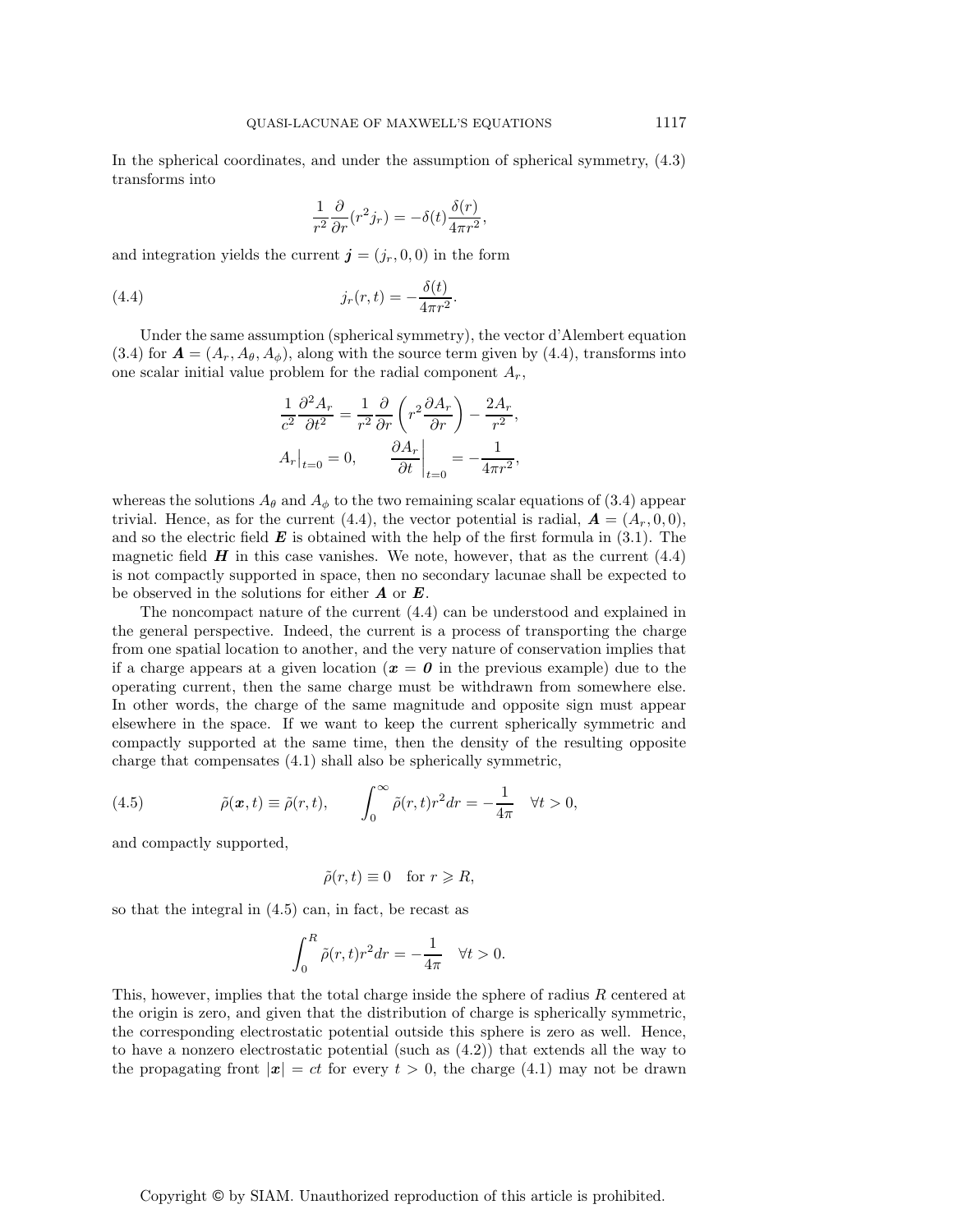from a finite location, or equivalently, the opposite charge  $\tilde{\rho}$  may not be compactly supported in space. That's why the current (4.4) draws the charge from infinity.

To restrict our consideration to compactly supported sources, we must therefore break away from spherical symmetry. As such, in our next example instead of the monopole (4.1) we consider the simplest nonsymmetric distribution of charge in the origin, which is a unit dipole that we choose aligned with the z axis:

(4.6) 
$$
\rho(\boldsymbol{x},t) = -\theta(t)\delta_z'(\boldsymbol{x}).
$$

According to the continuity equation (1.4), the current that leads to the charge distribution (4.6) is compactly supported in space and time:

(4.7) 
$$
\mathbf{j} = (j_x, j_y, j_z) = (0, 0, \delta(t)\delta(\mathbf{x})).
$$

The electric field that corresponds to the charge (4.6) and current (4.7) can be obtained by solving (1.5b) with the help of the Kirchhoff integral or, equivalently, by means of convolution with the fundamental solution of the d'Alembert operator:

(4.8) 
$$
\mathcal{E}(\boldsymbol{x},t) = \frac{1}{4\pi} \frac{\delta(t-|\boldsymbol{x}|/c)}{|\boldsymbol{x}|}.
$$

The fundamental solution (4.8) is written for the scalar case, because individual Cartesian components of **E** can be computed independently. We have  $(\boldsymbol{\xi} = (\xi, \eta, \zeta))$ 

$$
E_z(\mathbf{x},t) = -4\pi \mathcal{E} * \left[ \frac{1}{c^2} \frac{\partial j_z}{\partial t} + \frac{\partial \rho}{\partial z} \right]
$$
  
\n
$$
= \iiint \frac{\delta(t-\tau - |\mathbf{x} - \xi|/c)}{|\mathbf{x} - \xi|} \left[ -\frac{1}{c^2} \delta'(\tau) \delta(\xi) + \theta(\tau) \delta''_{\zeta\zeta}(\xi) \right] d\tau d\xi
$$
  
\n
$$
= \iiint \left[ -\frac{1}{c^2} \frac{\delta'(t - |\mathbf{x} - \xi|/c)}{|\mathbf{x} - \xi|} \delta(\xi) + \frac{\theta(t - |\mathbf{x} - \xi|/c)}{|\mathbf{x} - \xi|} \delta''_{\zeta\zeta}(\xi) \right] d\xi
$$
  
\n
$$
= -\frac{1}{c^2} \frac{\delta'(t - |\mathbf{x}|/c)}{|\mathbf{x}|} + \frac{1}{c^2} \delta'\left(t - \frac{|\mathbf{x}|}{c}\right) \frac{z^2}{|\mathbf{x}|^3}
$$
  
\n(4.9) 
$$
- \frac{1}{c} \delta\left(t - \frac{|\mathbf{x}|}{c}\right) \left[ \frac{1}{|\mathbf{x}|^2} - \frac{3z^2}{|\mathbf{x}|^4} \right] - \theta\left(t - \frac{|\mathbf{x}|}{c}\right) \left[ \frac{1}{|\mathbf{x}|^3} - \frac{3z^2}{|\mathbf{x}|^5} \right].
$$

The components  $E_x$  and  $E_y$  are obtained similarly, and altogether we arrive at

$$
E_x = \underbrace{\frac{1}{c^2} \delta' \left(t - \frac{|\mathbf{x}|}{c}\right) \frac{xz}{|\mathbf{x}|^3} + \frac{1}{c} \delta \left(t - \frac{|\mathbf{x}|}{c}\right) \frac{3xz}{|\mathbf{x}|^4}}_{\text{singular solution at the front}} + \underbrace{\theta \left(t - \frac{|\mathbf{x}|}{c}\right) \frac{3xz}{|\mathbf{x}|^5}}_{\text{behind the front}},
$$
\n
$$
E_y = \underbrace{\frac{1}{c^2} \delta' \left(t - \frac{|\mathbf{x}|}{c}\right) \frac{yz}{|\mathbf{x}|^3} + \frac{1}{c} \delta \left(t - \frac{|\mathbf{x}|}{c}\right) \frac{3yz}{|\mathbf{x}|^4}}_{\text{singular solution at the front}} + \underbrace{\theta \left(t - \frac{|\mathbf{x}|}{c}\right) \frac{3yz}{|\mathbf{x}|^5}}_{\text{electrostatic solution}},
$$
\n
$$
E_z = \underbrace{\frac{1}{c^2} \delta' \left(t - \frac{|\mathbf{x}|}{c}\right) \left[\frac{z^2}{|\mathbf{x}|^3} - \frac{1}{|\mathbf{x}|}\right] - \frac{1}{c} \delta \left(t - \frac{|\mathbf{x}|}{c}\right) \left[\frac{1}{|\mathbf{x}|^2} - \frac{3z^2}{|\mathbf{x}|^4}\right]}_{\text{singular solution at the front}}
$$
\n(4.10)\n
$$
-\theta \left(t - \frac{|\mathbf{x}|}{c}\right) \left[\frac{1}{|\mathbf{x}|^3} - \frac{3z^2}{|\mathbf{x}|^5}\right].
$$
\nelectrostatic solution, which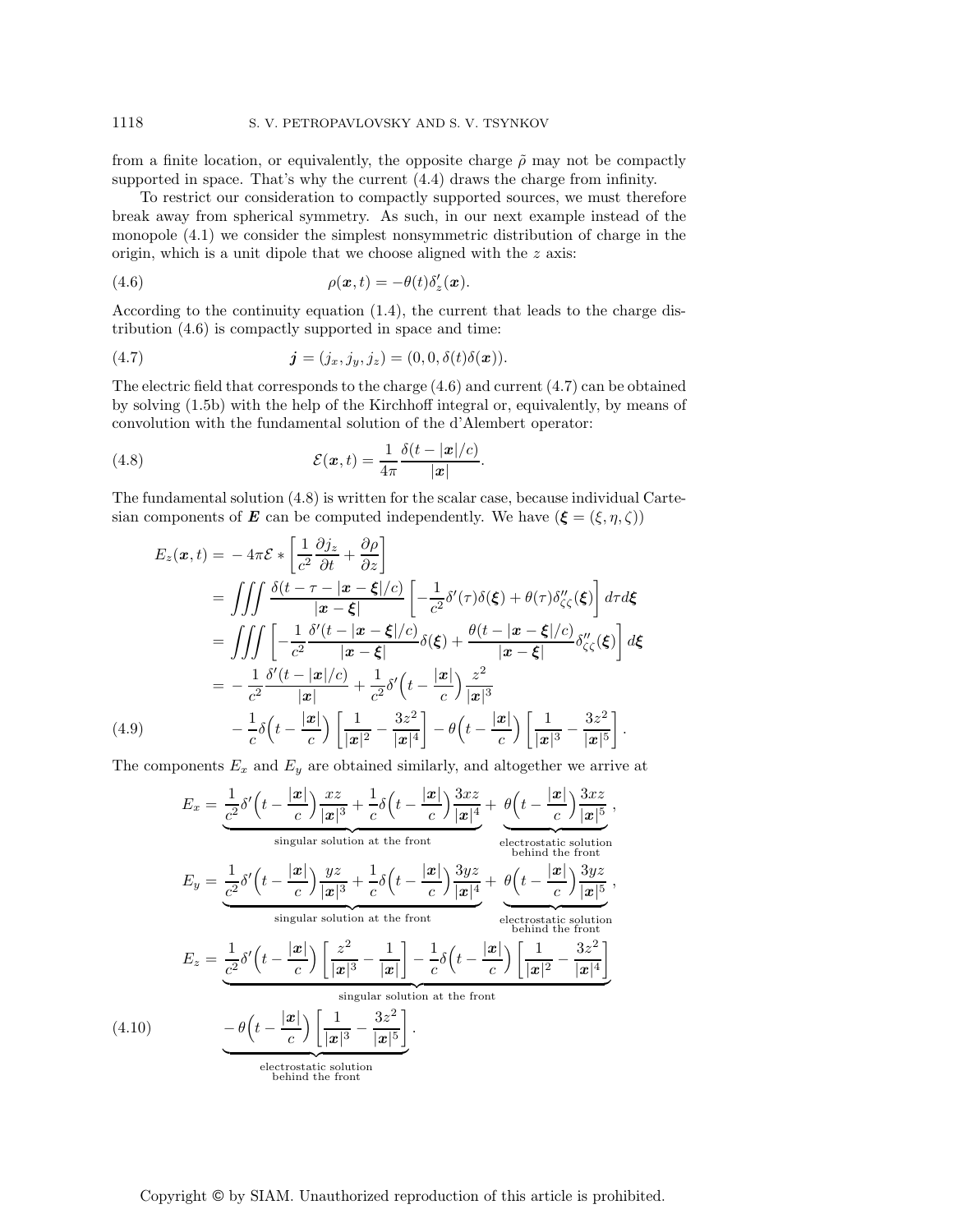As in the previous example, the aft front coincides with the leading front  $|\mathbf{x}| = ct$  in the solution (4.10). The solution at the front is singular, whereas behind the front, i.e., inside the forward light cone, we have the electrostatic field from a point dipole. Hence, the electric field has a quasi-lacuna. The magnetic field can be obtained by solving (1.5a) with the right-hand side derived from (4.7), which yields

$$
H_x = -\frac{1}{c^2} \delta' \left( t - \frac{|\mathbf{x}|}{c} \right) \frac{y}{|\mathbf{x}|^2} - \frac{1}{c} \delta \left( t - \frac{|\mathbf{x}|}{c} \right) \frac{y}{|\mathbf{x}|^3},
$$
  
\n
$$
H_y = \frac{1}{c^2} \delta' \left( t - \frac{|\mathbf{x}|}{c} \right) \frac{x}{|\mathbf{x}|^2} + \frac{1}{c} \delta \left( t - \frac{|\mathbf{x}|}{c} \right) \frac{x}{|\mathbf{x}|^3},
$$
  
\n
$$
H_y = 0
$$

The solution  $(4.11)$  is nonzero only at the front (it is singular there), whereas behind the front it is identically equal to zero. Hence, the magnetic field has a conventional lacuna, as suggested by Theorem 2.1.

To remove the singular behavior, and to consider solutions for which the aft front and the leading front would not necessarily coincide, let us consider the classical hat function from the theory of distributions:

(4.12) 
$$
\omega_{\epsilon}(t) = \begin{cases} C_{\epsilon} e^{-\frac{\epsilon^{2}}{\epsilon^{2}-t^{2}}}, & |t| \leq \epsilon, \\ 0, & |t| > \epsilon. \end{cases}
$$

The constant  $C_{\epsilon}$  in (4.12) is chosen so that  $\int \omega_{\epsilon}(t)dt = 1$ . The function  $\omega_{\epsilon}(t)$  defined by (4.12) is compactly supported on the interval  $-\epsilon \leqslant t \leqslant \epsilon$ , and it is known that  $\omega_{\epsilon}(t) \to \delta(t)$  as  $\epsilon \to +0$  in the sense of distributions  $\mathcal{D}'$ . The same is true for all the respective derivatives of  $\omega_{\epsilon}$  and  $\delta$ ; see [27]. We also introduce the primitive of  $\omega_{\epsilon}(t)$ ,

(4.13) 
$$
\Omega_{\epsilon}(t) = \int_{-\infty}^{t} \omega_{\epsilon}(\tau) d\tau,
$$

for which the following convergence takes place:  $\Omega_{\epsilon}(t) \to \theta(t)$  as  $\epsilon \to +0$  in  $\mathcal{D}'$ .

Instead of the source terms  $(4.6)$  and  $(4.7)$  that have a singular behavior in time, let us now consider the charge and the current defined with the help of the functions (4.13) and (4.12):

(4.14) 
$$
\rho(\boldsymbol{x},t) = -\Omega_{\epsilon}(t)\delta_{z}'(\boldsymbol{x})
$$

and

 $(4.11)$ 

(4.15) 
$$
\mathbf{j} = (j_x, j_y, j_z) = (0, 0, \omega_{\epsilon}(t)\delta(\mathbf{x})).
$$

Both  $\rho$  of (4.14) and *j* of (4.15) are smooth functions of time, *j* is also compactly supported on  $[-\epsilon, \epsilon]$ , and as  $\epsilon \to +0$ , they converge to  $\rho$  of (4.6) and *j* of (4.7), respectively, in the sense of  $\mathcal{D}'$ . In accordance with the constructs of section 2 (see  $(2.2)$ , we split the right-hand side of  $(1.5b)$  into two parts:

(4.16a)  

$$
f^{(1)}(x,t) = -4\pi \left[ \frac{1}{c^2} \frac{\partial j}{\partial t} + \text{grad}\rho \right] \theta(\epsilon - t)
$$

$$
= -\frac{4\pi}{c^2} \frac{\partial j}{\partial t} - 4\pi \text{ grad}\rho \theta(\epsilon - t)
$$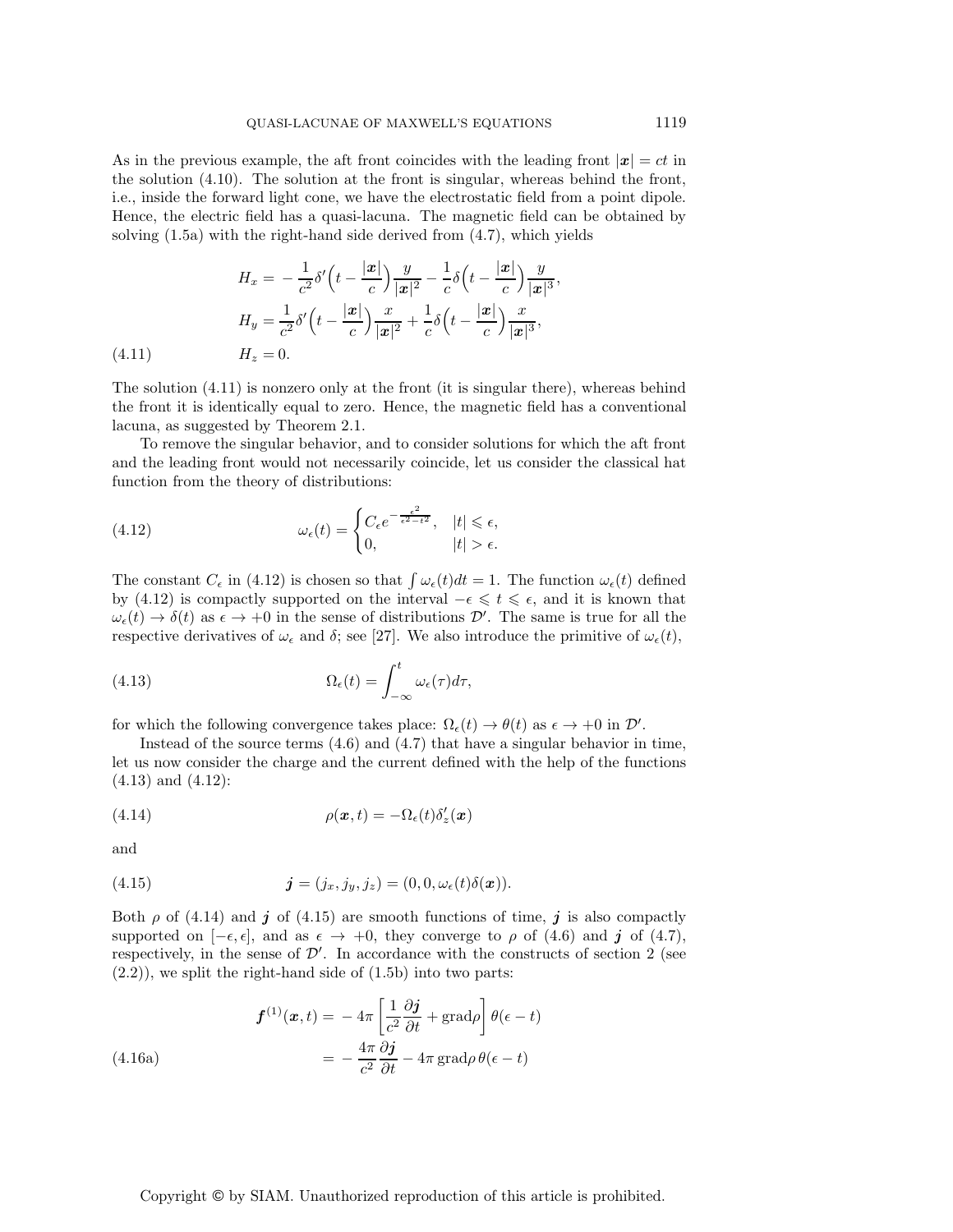and

(4.16b) 
$$
\mathbf{f}^{(2)}(\boldsymbol{x},t)=-4\pi\,\mathrm{grad}\rho\,\theta(t-\epsilon),
$$

where  $\rho$  and *j* are given by (4.14) and (4.15), respectively. Note that  $\theta(\epsilon - t)$  on the right-hand side of (4.16a) applies only to the grad<sub>*ρ*</sub> term, because  $\frac{\partial j}{\partial t}$  is compactly supported on  $[-\epsilon, \epsilon]$ ; see (4.15). Computing the convolution of the partial right-hand sides (4.16a) and (4.16b) with the fundamental solution  $\mathcal E$  of (4.8), we can write for the  $z$  component of the electric field (cf.  $(4.9)$ )

$$
E_z^{(1)}(\mathbf{x},t) = \mathcal{E} * f_z^{(1)} = -4\pi \mathcal{E} * \left[ \frac{1}{c^2} \frac{\partial j_z}{\partial t} + \frac{\partial \rho}{\partial z} \theta(\epsilon - t) \right]
$$
  
\n
$$
= \iiint \frac{\delta(t - \tau - |\mathbf{x} - \xi|/c)}{|\mathbf{x} - \xi|} \left[ -\frac{1}{c^2} \omega_{\epsilon}^{\prime}(\tau) \delta(\xi) + \Omega_{\epsilon}(\tau) \theta(\epsilon - \tau) \delta_{\zeta\zeta}^{\prime\prime}(\xi) \right] d\tau d\xi
$$
  
\n
$$
= \iiint \left[ -\frac{1}{c^2} \frac{\omega_{\epsilon}^{\prime}(t - |\mathbf{x} - \xi|/c)}{|\mathbf{x} - \xi|} \delta(\xi) + \frac{\Omega_{\epsilon}(t - |\mathbf{x} - \xi|/c)}{|\mathbf{x} - \xi|} \delta(\xi) \right]
$$
  
\n(4.17a)

and

$$
E_z^{(2)}(\mathbf{x},t) = \mathcal{E} * f_z^{(2)} = -4\pi \mathcal{E} * \frac{\partial \rho}{\partial z} \theta(t-\epsilon)
$$
  
= 
$$
\iiint \frac{\delta(t-\tau - |\mathbf{x}-\boldsymbol{\xi}|/c)}{|\mathbf{x}-\boldsymbol{\xi}|} \left[ \Omega_{\epsilon}(\tau) \theta(\tau - \epsilon) \delta_{\zeta\zeta}''(\boldsymbol{\xi}) \right] d\tau d\boldsymbol{\xi}
$$
  
(4.17b)  
= 
$$
\iiint \left[ \frac{\Omega_{\epsilon}(t-|\mathbf{x}-\boldsymbol{\xi}|/c)}{|\mathbf{x}-\boldsymbol{\xi}|} \theta\left( \left( t - \frac{|\mathbf{x}-\boldsymbol{\xi}|}{c} \right) - \epsilon \right) \delta_{\zeta\zeta}''(\boldsymbol{\xi}) \right] d\boldsymbol{\xi}.
$$

Adding  $(4.17a)$  and  $(4.17b)$  together, we have  $(cf. (4.9))$ 

$$
E_z(\boldsymbol{x},t) = E_z^{(1)}(\boldsymbol{x},t) + E_z^{(2)}(\boldsymbol{x},t)
$$
  
\n
$$
= \iiint \left[ -\frac{1}{c^2} \frac{\omega_{\epsilon}'(t - |\boldsymbol{x} - \boldsymbol{\xi}|/c)}{|\boldsymbol{x} - \boldsymbol{\xi}|} \delta(\boldsymbol{\xi}) + \frac{\Omega_{\epsilon}(t - |\boldsymbol{x} - \boldsymbol{\xi}|/c)}{|\boldsymbol{x} - \boldsymbol{\xi}|} \delta_{\zeta\zeta}''(\boldsymbol{\xi}) \right] d\boldsymbol{\xi}
$$
  
\n
$$
= -\frac{1}{c^2} \frac{\omega_{\epsilon}'(t - |\boldsymbol{x}|/c)}{|\boldsymbol{x}|} + \frac{1}{c^2} \omega_{\epsilon}'\left(t - \frac{|\boldsymbol{x}|}{c}\right) \frac{z^2}{|\boldsymbol{x}|^3}
$$
  
\n(4.18) 
$$
- \frac{1}{c} \omega_{\epsilon}\left(t - \frac{|\boldsymbol{x}|}{c}\right) \left[ \frac{1}{|\boldsymbol{x}|^2} - \frac{3z^2}{|\boldsymbol{x}|^4} \right] - \Omega_{\epsilon}\left(t - \frac{|\boldsymbol{x}|}{c}\right) \left[ \frac{1}{|\boldsymbol{x}|^3} - \frac{3z^2}{|\boldsymbol{x}|^5} \right],
$$

and the overall solution for the electric field becomes (cf. (4.10))

$$
E_x = \underbrace{\frac{1}{c^2} \omega'_{\epsilon} \left(t - \frac{|\mathbf{x}|}{c}\right) \frac{xz}{|\mathbf{x}|^3} + \frac{1}{c} \omega_{\epsilon} \left(t - \frac{|\mathbf{x}|}{c}\right) \frac{3xz}{|\mathbf{x}|^4}}_{\text{propagating waves}} + \underbrace{\Omega_{\epsilon} \left(t - \frac{|\mathbf{x}|}{c}\right) \frac{3xz}{|\mathbf{x}|^5}}_{\text{electrostatic solution}}.
$$
\n
$$
E_y = \underbrace{\frac{1}{c^2} \omega'_{\epsilon} \left(t - \frac{|\mathbf{x}|}{c}\right) \frac{yz}{|\mathbf{x}|^3} + \frac{1}{c} \omega_{\epsilon} \left(t - \frac{|\mathbf{x}|}{c}\right) \frac{3yz}{|\mathbf{x}|^4}}_{\text{propagating waves}} + \underbrace{\Omega_{\epsilon} \left(t - \frac{|\mathbf{x}|}{c}\right) \frac{3yz}{|\mathbf{x}|^5}}_{\text{electrostatic solution, that gradually dies off}
$$
\n
$$
E_z = \underbrace{\frac{1}{c^2} \omega'_{\epsilon} \left(t - \frac{|\mathbf{x}|}{c}\right) \left[\frac{z^2}{|\mathbf{x}|^3} - \frac{1}{|\mathbf{x}|}\right] - \frac{1}{c} \omega_{\epsilon} \left(t - \frac{|\mathbf{x}|}{c}\right) \left[\frac{1}{|\mathbf{x}|^2} - \frac{3z^2}{|\mathbf{x}|^4}\right]}_{\text{propagating waves}}
$$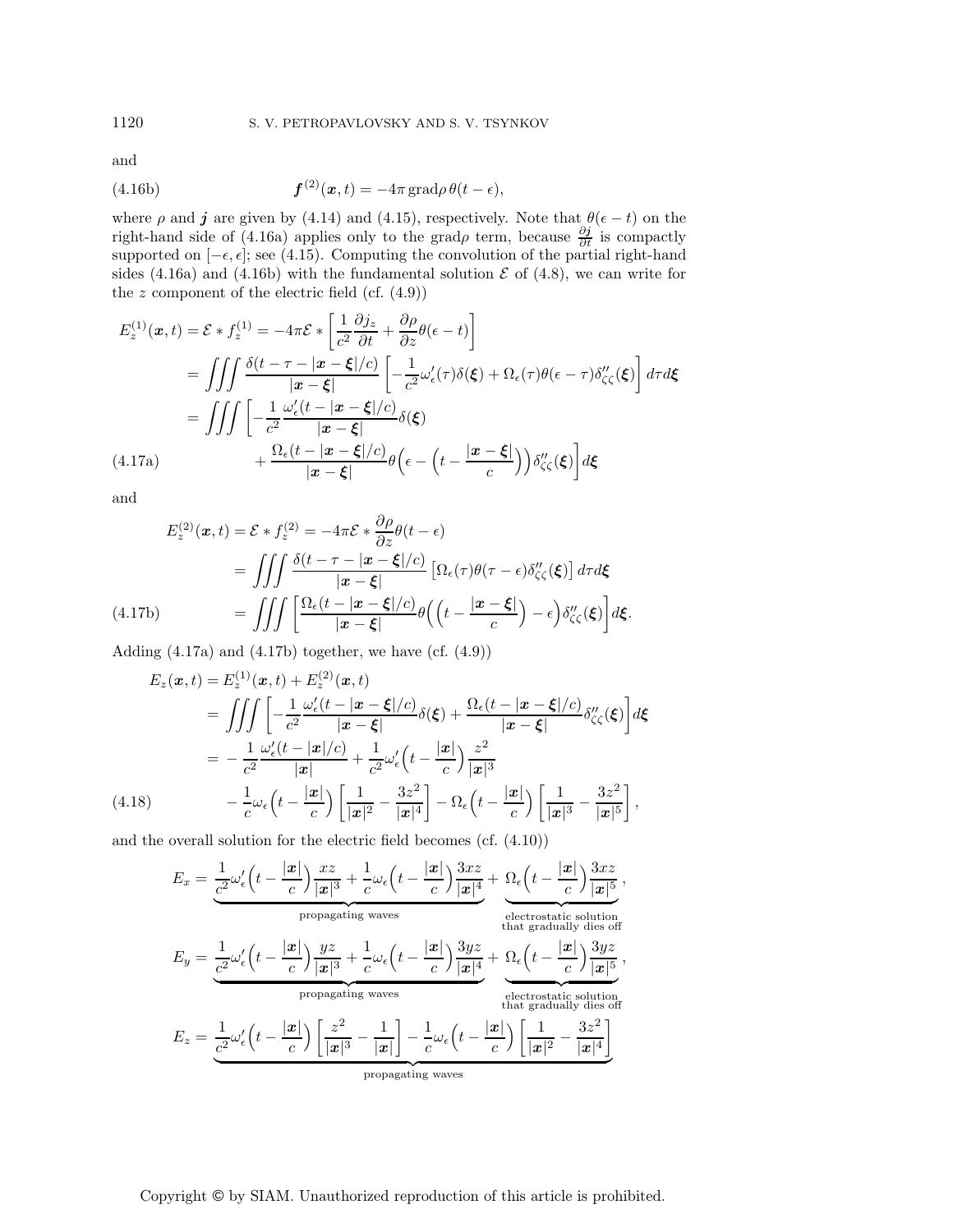(4.19) 
$$
- \Omega_{\epsilon} \left( t - \frac{|\mathbf{x}|}{c} \right) \left[ \frac{1}{|\mathbf{x}|^3} - \frac{3z^2}{|\mathbf{x}|^5} \right].
$$
  
electrostatic solution  
that gradually dies off

Unlike the solution  $(4.10)$ , for which the leading front and the aft front coincide, solution (4.19) has a finite size propagating waves region between the leading front  $|\mathbf{x}| = c(t+\epsilon)$  and the aft front  $|\mathbf{x}| = c(t-\epsilon)$ . The electrostatic solution behind the aft front in  $(4.19)$  is the same dipole field as in  $(4.10)$ , but unlike in  $(4.10)$ , where it is cut off abruptly at the front, in (4.19) the electrostatic solution gradually dies off in the region  $c(t - \epsilon) \leqslant |x| \leqslant c(t + \epsilon)$ . Of course, as  $\epsilon \to +0$ , the solution (4.19) converges to the solution  $(4.10)$  in the sense of distributions  $\mathcal{D}'$ .

Let us also emphasize that, as this last example shows, the notion of a front (specifically, a sharp front) does not necessarily imply a singularity of any kind. Indeed, the solution (4.19) is smooth at both the leading front and the aft front because the functions (4.12) and (4.13) are smooth. Hence, the fronts can rather be described as clearly identifiable surfaces at which the behavior of the solution changes in a particular way; for example, the solution becomes purely electrostatic.

**5. Discussion.** We have shown that electromagnetic waves driven by compactly supported electric currents in three dimensions always have sharp aft fronts. However, unlike in the case of the classical Huygens' principle, the solution behind these aft fronts is not always zero. Specifically, if the steady-state electric charge accumulates in space after the current ceases, then there will be a nonzero electrostatic field behind aft fronts of the propagating waves, i.e., on the region that in the case of scalar propagation would have been a lacuna of the solution in the sense of Petrowsky. Accordingly, we propose to call such regions quasi-lacunae as opposed to the conventional lacunae.

As the unsteady electromagnetic waves propagate away from their sources (compactly supported electric currents), the quasi-lacuna is expanding; see Figure 2.1. In other the words, the region of space occupied by the electrostatic field increases in size as time elapses. Eventually, as the time  $t$  approaches infinity, the electrostatic solution will be present on the entire space  $\mathbb{R}^3$ . This evolution process can be interpreted as gradual onset of the steady-state electrostatic solution.

We have also analyzed some alternative forms of Maxwell's equations and shown, in particular, that the vector and scalar potentials may or may not have lacunae or quasi-lacunae under different gauges. As, however, the electric and magnetic fields themselves are gauge invariant, our conclusions regarding the presence and the shape of their lacunae or quasi-lacunae remain unaffected by the choice of a specific gauge.

**Acknowledgment.** We are very thankful to the anonymous referee for his/her useful and encouraging comments that have undoubtedly helped us improve the paper. In particular, the idea of analyzing different gauges for Maxwell's equations (see section 3) was proposed by the referee, and the examples in section 4 were also motivated by his/her suggestions.

#### REFERENCES

- [1] M. F. ATIYAH, R. BOTT, AND L. GARDING, Lacunas for hyperbolic differential operators with constant coefficients. I, Acta Math., 124 (1970), pp. 109–189.
- [2] M. F. ATIYAH, R. BOTT, AND L. GARDING, Lacunas for hyperbolic differential operators with constant coefficients. II, Acta Math., 131 (1973), pp. 145–206.